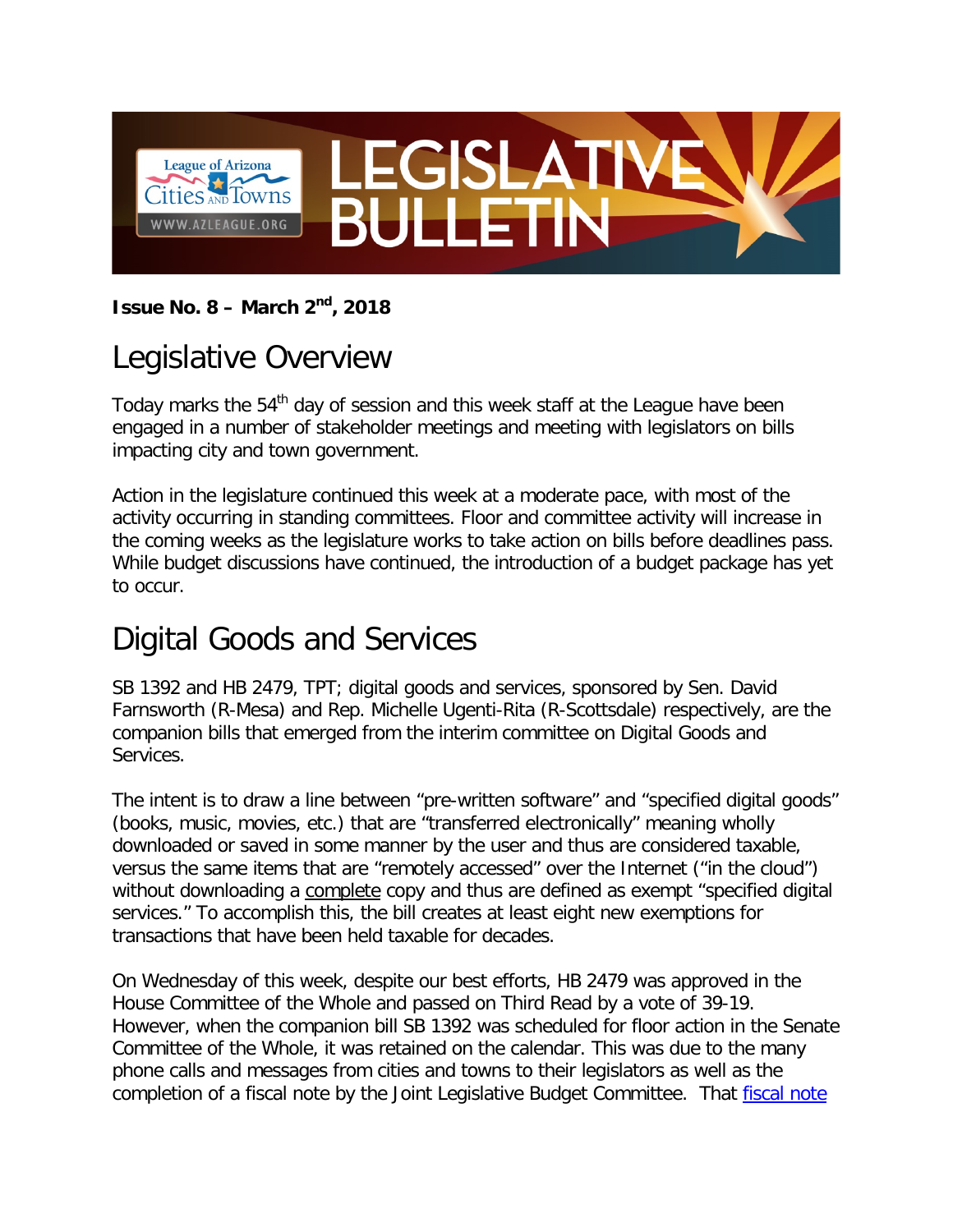confirmed our misgivings about the bill including the new exemptions we identified and cost to state and local governments.

The current analysis by League staff on the fiscal impact to cities and towns shows an estimated loss of approximately \$48 million in the first year, and increasing losses each year thereafter as more and more products are delivered digitally. Since the early 1990s, sales of digital goods have been considered taxable under the Retail classification because software files consist of data that is measurable in kilobytes, megabytes, gigabytes, etc.

The U.S. Supreme Court has accepted a case from South Dakota that could potentially overturn the Quill decision from 1992. This would change the requirements establishing "nexus" and taxing authority, particularly with regard to out-of-State sellers such as those on the Internet. It is widely believed the court accepted the case in order to modernize the Quill decision and broaden the taxability of retail products sold online.

It is imperative that we keep up our efforts to educate legislators about the true negative impacts of this dramatic policy change.

## COX Statewide Cable License

The stakeholder process for HB2579 video service; certificates of authority, continues with Cox Communications but with no agreement as of yet. It is sponsored by Rep. Jill Norgaard (R-Phoenix). The bill as introduced would allow incumbent and competitive video and Internet providers, such as Cox, Comcast and CenturyLink, to obtain a more corporate-friendly statewide license agreement from the Secretary of State and completely abandon their existing agreements with cities and towns that were negotiated in good faith to protect rights-of-way, consumers and taxpayers. The bill has a double committee assignment in the Senate and we hope this allows more time for a thorough vetting of the bill to ensure it works for consumers who use these services and for taxpayers who do not.

Cable licensing at the local level has been the standard for the entire existence of cable TV, for more than 50 years. Yet, in a few weeks, Cox is trying to completely undo that system, one that has worked well for consumers. Cox has claimed that local license agreements impede competition and consumer choice. We believe competition is good and our existing license agreements encourage competitor providers to deploy their technology and services into our communities to benefit our residents. There are no existing federal, state or municipal laws that prevent competition; if a competitor wants to enter into the market today, all they have to do is ask. No legislation or government entity can force competition to occur. This decision is entirely up to the industry to decide whether or not it is worthwhile to invest in our communities to compete in the cable TV or Internet market. The cable industry is seeing more competition from satellite and video streaming services.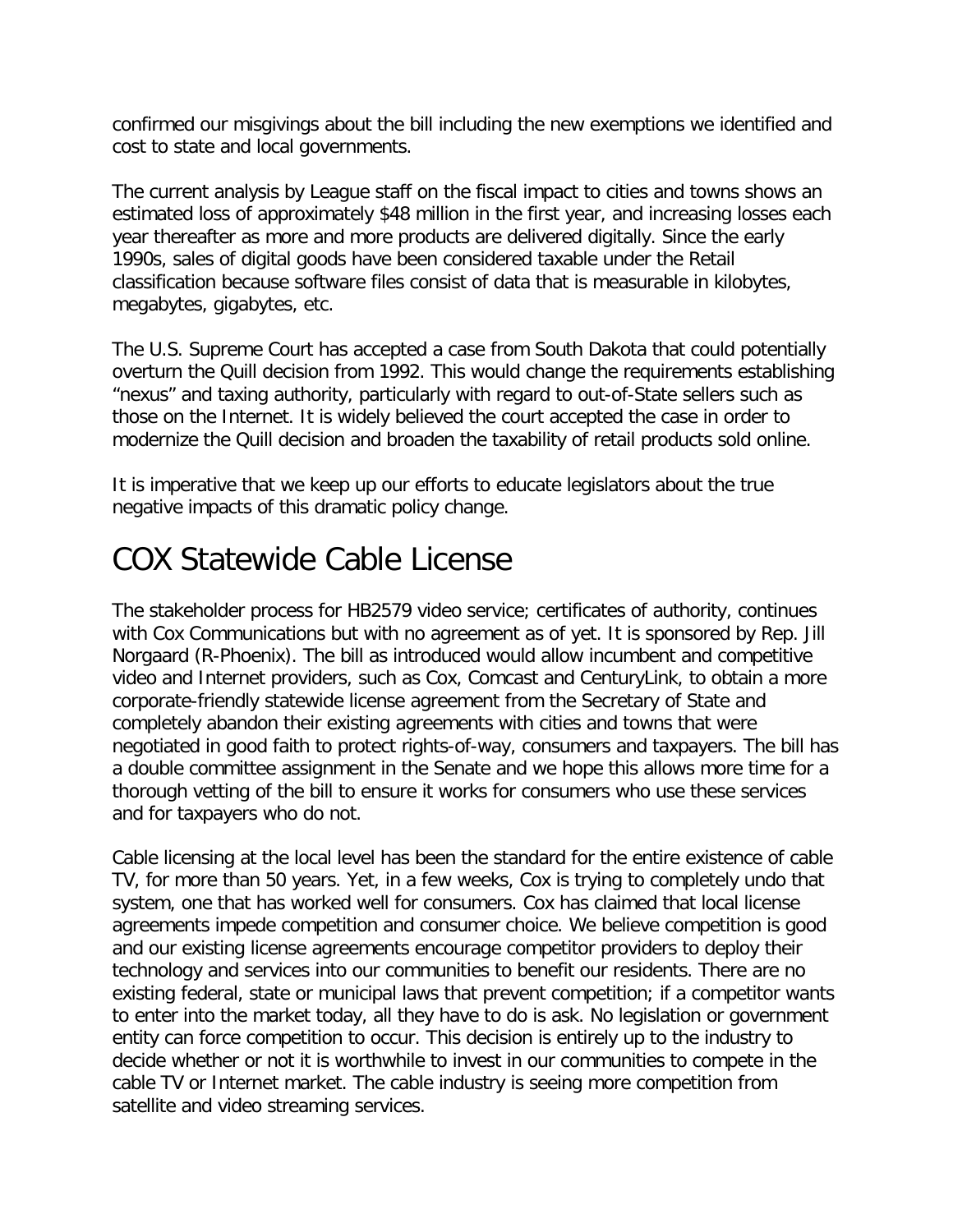The experience in other states that have adopted statewide franchise/license laws similar to HB2579 is very significant and it is clear that it did not live up to expectations. The proponents of these measures claimed that more competition, lower prices, and increased customer satisfaction would be achieved by deregulating the video market, much like what HB2579 seeks to do. However, it is abundantly clear that these expectations were not achieved. In fact, customer satisfaction is at all-time lows, prices increased substantially soon after legislation was adopted and customer complaints have increased considerably. We believe HB2579 will have the same outcome in Arizona due to the fact that there is no delegation of oversight of these companies to ensure they are following FCC customer service standards. In addition, the bill will not protect taxpayers because there are provisions that would shift some costs of street repair, restoration and undergrounding of cable facilities to the city. As a result, all taxpayers would pay to repair street damage caused by cable companies, even those that do not subscribe to their services.

Please contact your Senators to explain the damaging impacts of this legislation and request a more thorough stakeholder process be conducted to ensure this bill will not negatively impact consumers and taxpayers.

# Zoning; Private Schools

This week HB 2461 zoning regulations; private schools, sponsored by Rep. Vince Leach (R-Tucson), passed out of the Senate Education Committee on a 4-3 vote. This bill would prohibit counties and municipalities from adopting land use regulations or imposing conditions for building or use permits on private schools that are not enforced or imposed on charter schools.

Traditional public schools do not go through a city zoning process. However, they are typically included as part of larger developments and do go through a public process at the school board level. This local governing body is positioned to hear concerns from adjacent neighborhoods and can work to mitigate any negative impacts (for example, lights from sports fields, traffic from buses and parents dropping off students, etc.) the school could create.

Several years ago, the statutes were modified to give charter schools this same treatment. Unfortunately, since these schools no longer go through a zoning process, there is no opportunity for neighbors to weigh in with their concerns or have a process to resolve conflicts with other land uses. Consequently, some problems have occurred.

HB 2461 would extend this same statutory exemption from the zoning process to private schools. While there has been an ongoing debate in Arizona over educational opportunities provided by traditional public schools, charter public schools and private schools, that is not our concern with this bill. Rather, it is the impact on neighborhoods because residents will no longer have a place to register their concerns prior to the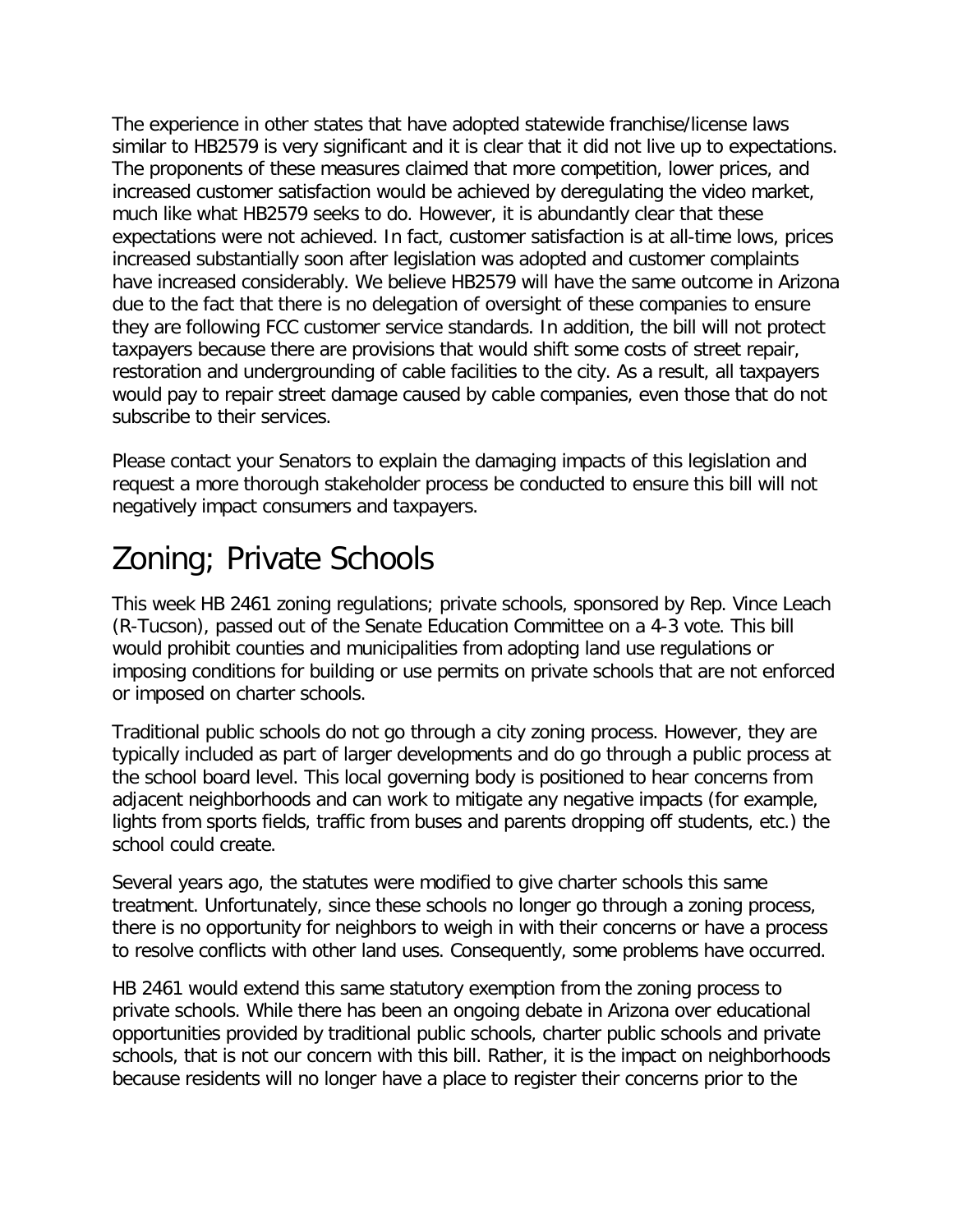development of a private school or have any recourse to address conditions that are created that are not compatible with the adjacent land uses.

Please contact your legislators to let them know that you are believe that neighborhoods should have the chance to be heard when it comes to what is being built next to them and to ask them to vote no on this bill when it comes to the Senate floor unless these concerns are addressed.

## Vehicle Fees; Alternative Fuel VLT/HURF Distribution; Cities, Towns, Counties

This session, in the House and Senate, the Legislature has considered companion bills addressing the continuous sweeps of HURF to fund the Department of Public Safety (DPS). HB2166 and SB1146; vehicle fees; alternative fuel VLT, sponsored by Representative Noel Campbell (R-Prescott) and Senator Bob Worsley (R-Mesa) respectively attempt to address HURF sweeps and adequately fund DPS.

The amended provisions of these companion bills require the annual collection of a highway safety fee with the vehicle registration application. The highway safety fee funds will be deposited into the Arizona Highway Patrol Fund and the fee must be sufficient to fund 110% of DPS highway patrol budget for each fiscal year.

Additionally, the bills require the Director of the Arizona Department of Transportation (ADOT) to set a percentage by which they'll charge a vehicle license tax (VLT) to owners of alternative fuel vehicles beginning January 1, 2020. Finally, the bill continues to exempt a VLT for alternative vehicles with a gross weight of greater than 10,000 pounds (tractor trailers, etc.).

On February 20, 2018 HB2166 was approved in the House 35-24-1 and was transferred to the Senate where it has not been assigned. SB1146 was approved in Committee of the Whole on February 22, 2018 with identical amendments to those adopted in the House; however, this bill has not appeared for a full vote in the Senate.

The League signed in support of these bills as we see it as an effort to address sweeps from HURF that have been taking place since 1982.

On a similar topic, HB2514; HURF distributions; cities, owns, counties is sponsored by Representative David Cook (R-Florence, Coolidge, Globe, Casa Grande) and passed the House 36-20-4.

The amended language in HB2514 changes the distribution of HURF funds by directing an initial \$18M to rural counties and cities before calculating the additional funds based on the traditional formula.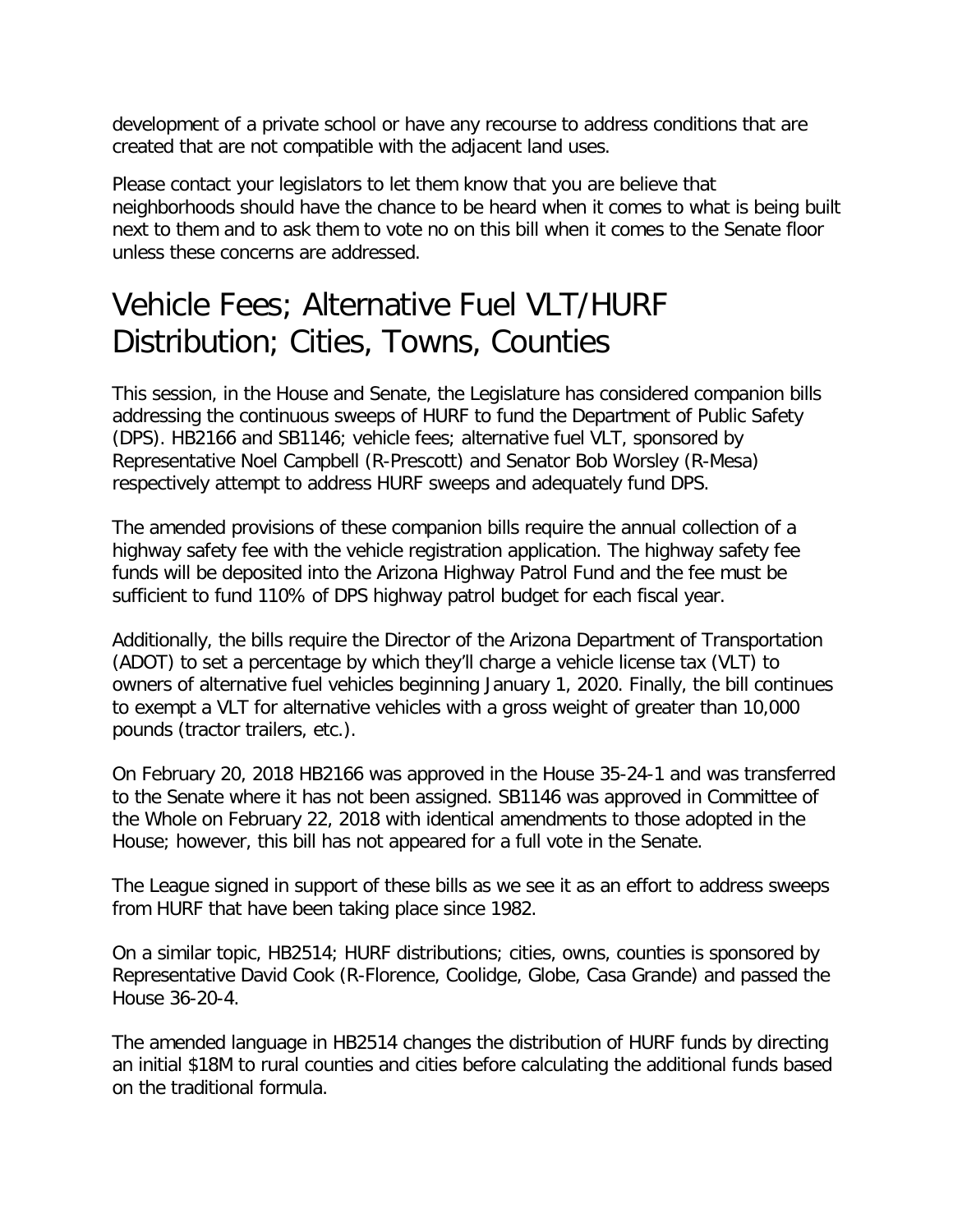As mentioned in the February 16, 2018 [bulletin,](http://azleague.org/DocumentCenter/View/9486) the League signed in and spoke in opposition to HB2514 indicating we do not believe it is useful to pit rural cities versus urban cities and rural counties versus urban counties. Rather, we believe the root cause of the HURF funding problem is that the available pool of money is too small since the gas tax has not been raised since 1991. The current gas tax of 18₵, adjusted for inflation, is 33₵ in today's dollars.

Additionally, the League identified that while the purchasing power of the pool of HURF funds continues to decline, the state has swept HURF funds every year since 1982 to fund the portions of the budget because DPS does not have a dedicated funding source. Since 2001 the state has swept \$1.1B from HURF resulting in degrading roads and fewer road projects.

We believe our time is better suited addressing the lack of overall funds in HURF and finding DPS a dedicated funding source, and HB2166 and SB1146 address one of those two issues. We encourage you to reach out to your legislators to ensure the Senate adopts the House version of the bill and vote on HB2166.

# ASRS; Nonparticipating employers

This past week the Senate considered SB1054; ASRS; nonparticipating employers sponsored by Senator Karen Fann (R-Prescott). This bill attempts to close a previously uncontemplated loophole whereby employers who were removed from the Arizona State Retirement System (ASRS) through legislative action but remained a public employer would not have to pay their portion of their accrued pension liabilities.

In 2012, after the conversion of State Compensation Fund, Arizona – a public entity – to CopperPoint – a private entity – Senator Steve Yarbrough (R-Chandler) sponsored SB1194 requiring an entity that converted from public to private pay their portion of the accrued unfunded liabilities. In recent years certain public employers have discussed pursuing future legislation to remove them from the ASRS so that they can operate "more like a business."

In light of these discussions, the ASRS approached the legislature seeking protection in statute whereby if a public employer were to be removed from the pension system the ASRS would be able to charge that employer, on an annual basis, their portion of that year's unfunded liability. The League signed in and spoke in support of SB1054 because the language ensures that the millions of dollars in accrued liabilities from an extracted employer are not transferred to the contribution rates of remaining employees and employers (cities, towns, counties, school districts, State, etc.) in the retirement system.

This bill was heard in Senate Finance on February 11, 2018 and passed with a 6-1 vote. On February 28, 2018 the full chamber voted on the bill passing it 29-1.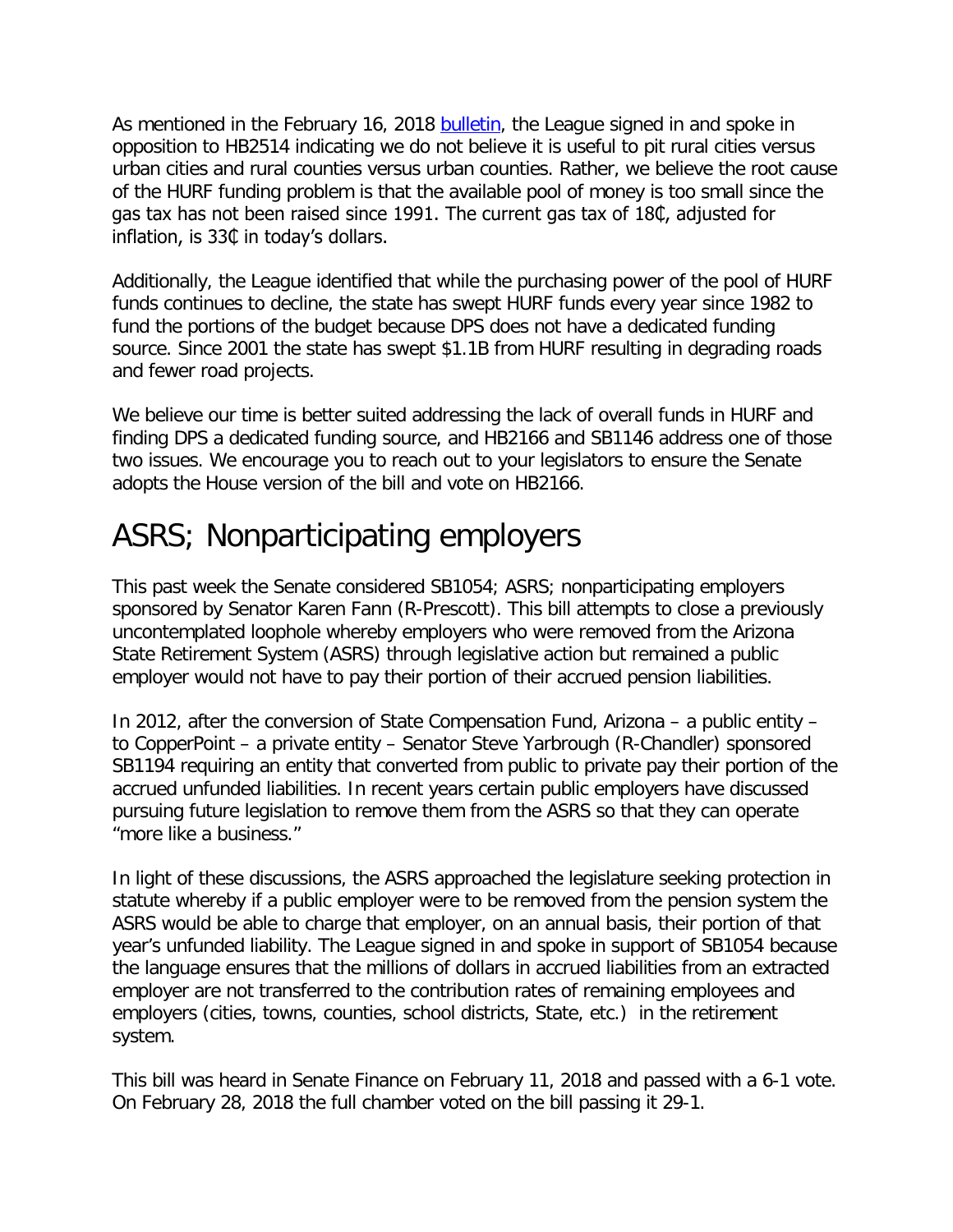# Sober Living Homes

SB 1465 and HB 2529 sober living homes; certification, sponsored by Sen. Kate Brophy-McGee (R-Phoenix) and Rep. Noel Campbell (R-Prescott), respectively, would establish a state-wide licensing system for sober living homes.

While discussions are still ongoing, the basic principle of both bills is that all sober living homes would be required to be licensed going forward. The standards for licensure would be developed by the Arizona Department of Health Services (DHS), with input from the public and other stakeholders, but would largely mirror national standards in place in other states. Furthermore, DHS would have the authority to shut down or take legal action against sober homes that did not comply.

Last year at the Annual Conference the League's full membership adopted a resolution to advance legislation to protect neighborhoods and sober living home residents from poorly-run, unregulated sober homes. Recognizing that the opioid epidemic has created an unprecedented demand for substance abuse recovery housing and that this environment has unfortunately been used by some to exploit those in recovery, the League along with several of our cities, DHS, the Arizona Recovery Housing Association, and other stakeholders have been working with Senator Brophy-McGee and Rep. Campbell on a statewide legislative solution.

In terms of process, both bills have steadily advanced and are awaiting further action while the final terms of the legislation are decided. The timeline will depend on how quickly discussions are wrapped up but we expect movement in the coming weeks.

On a related note, SB 1451 patient referral inducements; prohibited compensation, sponsored by Sen. Nancy Barto (R-Phoenix) passed out of the Senate this week. This bill would prohibit the "brokering" of substance abuse patients amongst sober homes and other substance abuse treatment providers. Patient brokering, like unregulated sober living homes, has been a nationwide problem and the League supports addressing both issues proactively at the state level.

The League will continue to work with legislators and other stakeholders to develop the best policies for dealing with these issues and will provide updates as these particular bills move through the process. If you have specific questions or comments related to these bills or the issue in general please contact Legislative Associate Alex Vidal [\(avidal@azleague.org\)](mailto:avidal@azleague.org).

## Legislative Bill Monitoring

Our Legislative Bill Monitoring system has been upgraded! The issue with linking directly to a specific bill's information page on the Arizona Legislature website has been